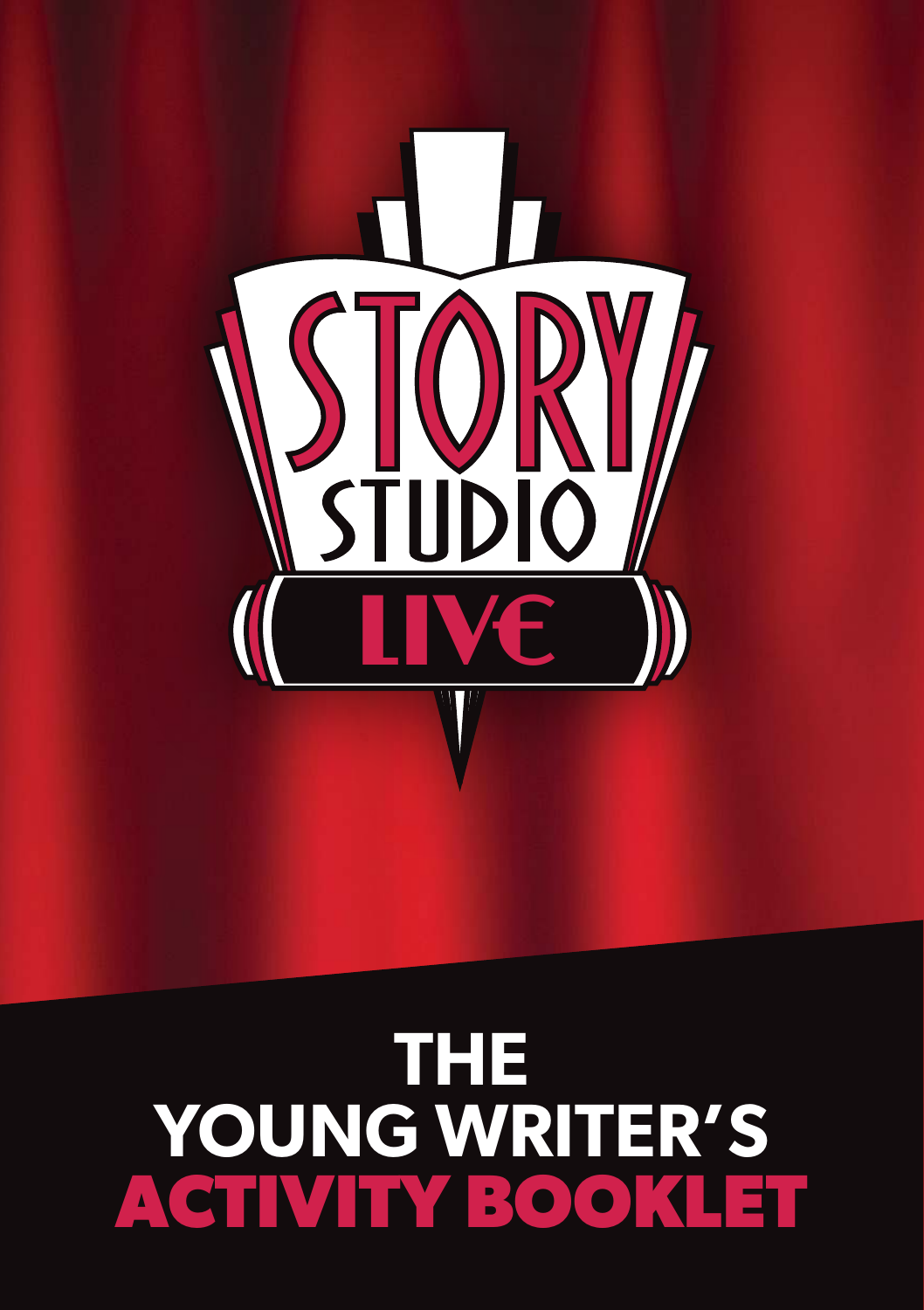

Writing can be lots of fun. It's a great way to explore your imagination, to think differently about the world around you, or to express yourself. This activity book is to help you write, whether it is a play, a book, a blog, a movie, a poem, a podcast. Think about why you want to write and whatever reason it is – hold onto it tightly and start writing!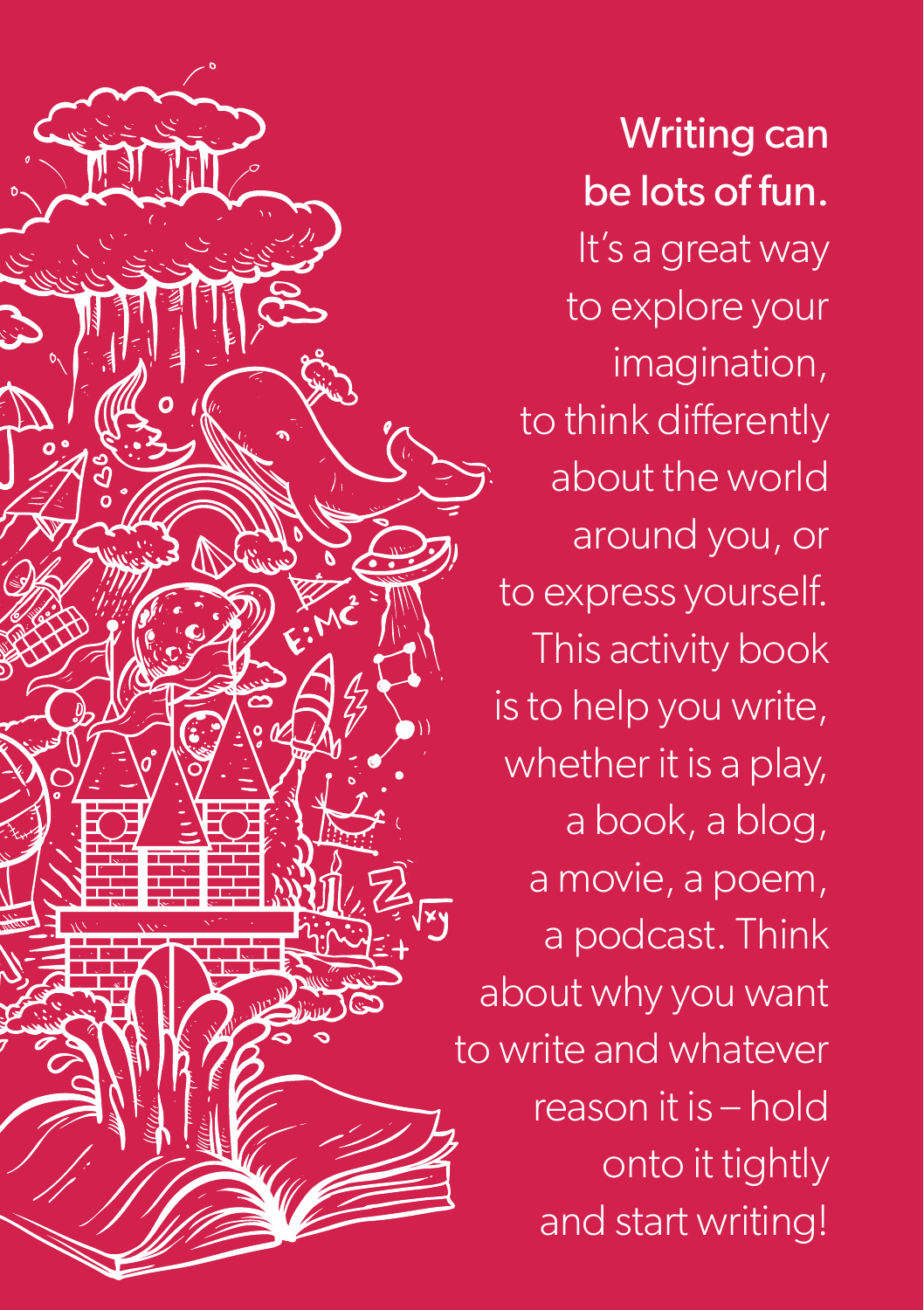# Warm Up

Try out these exercises to get warmed up and in the mood for writing. Write quickly and don't stop to think too much, once you start, keep going for as long as you can without stopping.

**THE SCENE** – on one page, describe a place you know well – your house, bedroom, classroom, or your Nana's kitchen. Use these as your starting points:

- What can you see?
- What can you hear?
- Can you smell anything?
- Can you taste anything?
- What do you feel?

**THE CHARACTER** – to help you see a place or a character, try drawing it. You might find unexpected details about a person or a scene! Maybe there's an angry mouse behind the refrigerator that wasn't there before or a series of hairy warts on someone's nose. Once you've drawn the character into a scene, write a description to go along with it, as if narrating a movie.

**PERSONIFICATION** – to help you look at things from another point of view, take an object and write a Day in the Life story based on its point of view – how does it think? What does it do all day? What does it notice that nobody around it notices?

**MONOLOGUE** – a great way to explore how someone is feeling in a scene is to write a quick one-page speech based on something a character is about to do or has just done. Pick one of the descriptors below and use that as the tone of your speech.

- Despicable Heroic
	-
- Terrifying Stupid
- 
- Inexplicable Life-changing
- 
- Boring Unbelievable
- Dangerous Sad

**AUTOMATIC WRITING** – three minutes without stopping.

Set a timer, set your pen to the paper, and write for three minutes without stopping. Pick one of the starters below to begin.

| When         | Horribly | The last |
|--------------|----------|----------|
| After        | Getting  | Why      |
| Never        | Because  | How      |
| Accidentally | Before   | Since    |
| Get          | Firstly  | Shazam!  |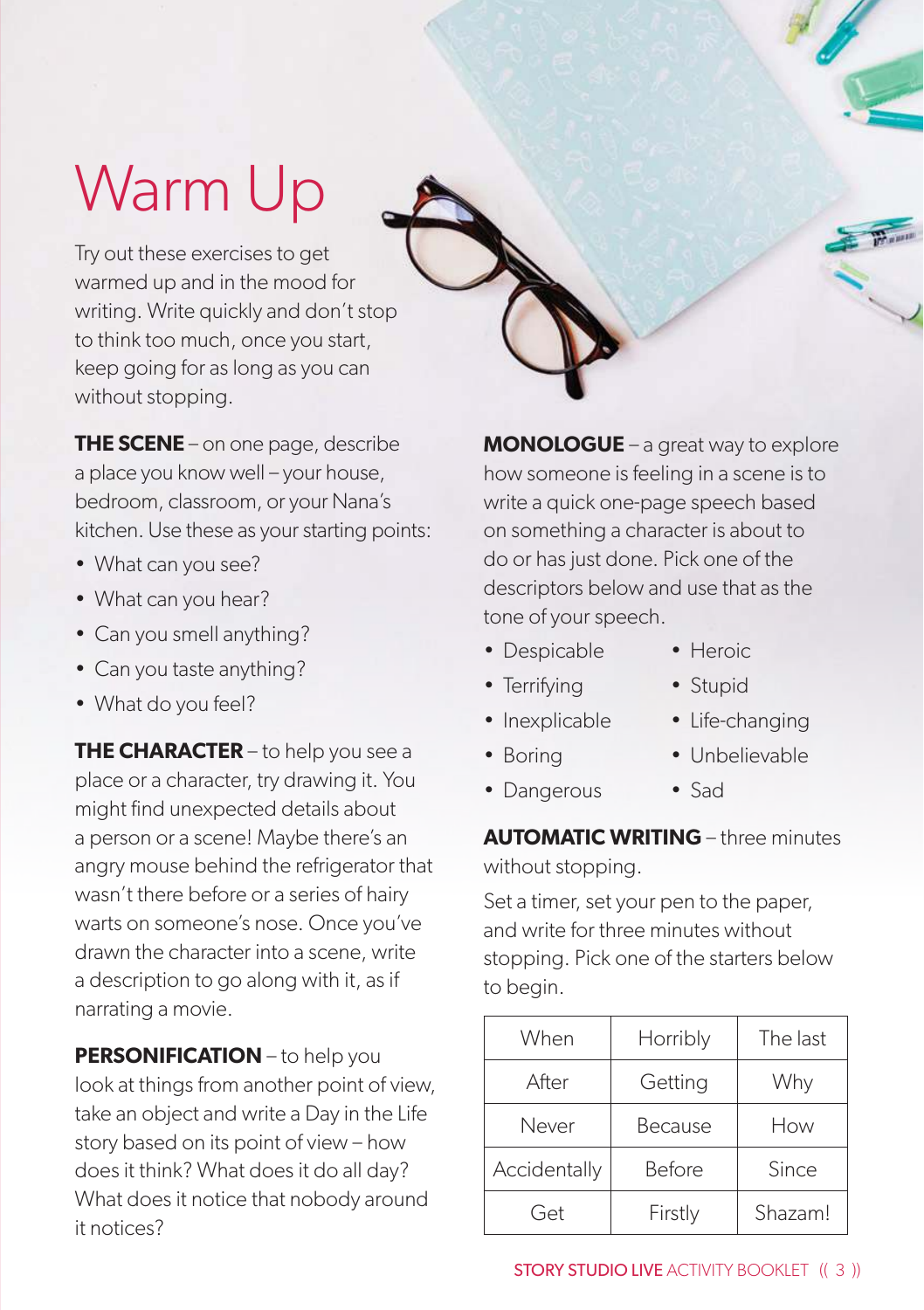

## Go for it!

## **CHARACTER:**

Think about the main character of your story. Are they tall, short, thin, wide, beautiful, funny looking? Are they a man, woman, boy, girl, or gender neutral? Are they mean, kind, curious, or funny? Just as you come across all sorts of people in your life, there are all sorts of people you can write. They might be:

| Cheerful      | Robust       | Gross            |
|---------------|--------------|------------------|
| Tiny          | Long-limbed  | Thin             |
| Gigantic      | Ugly         | Flatulent        |
| Modest        | Evil         | Magic            |
| Embarrassed   | Atrocious    | Gormless         |
| Shameless     | Happy        | Beautiful        |
| Kind          | Clownish     | Foolish          |
| Unintelligent | Self-centred | Silly            |
| Meek          | Tall         | <b>Hilarious</b> |
| Brave         | Wrong        | Miniature        |

Even if YOU are the main character, there are a few ways to get to know the character better:

- Write a short biography
- What do they like?
- How do they look?
- How do they smell?
- What are their favourite foods?
- What do they dislike?
- Describe their parents what it was like growing up with these parents?
- How do they feel about other people?
- How do they feel about themselves?
- Write a letter from them to the newspaper about something important to them
- Write a diary entry for them about a terrific day
- Write a diary entry for them about a terrible day
- Write a letter from them to someone they love
- Write a letter to one of their enemies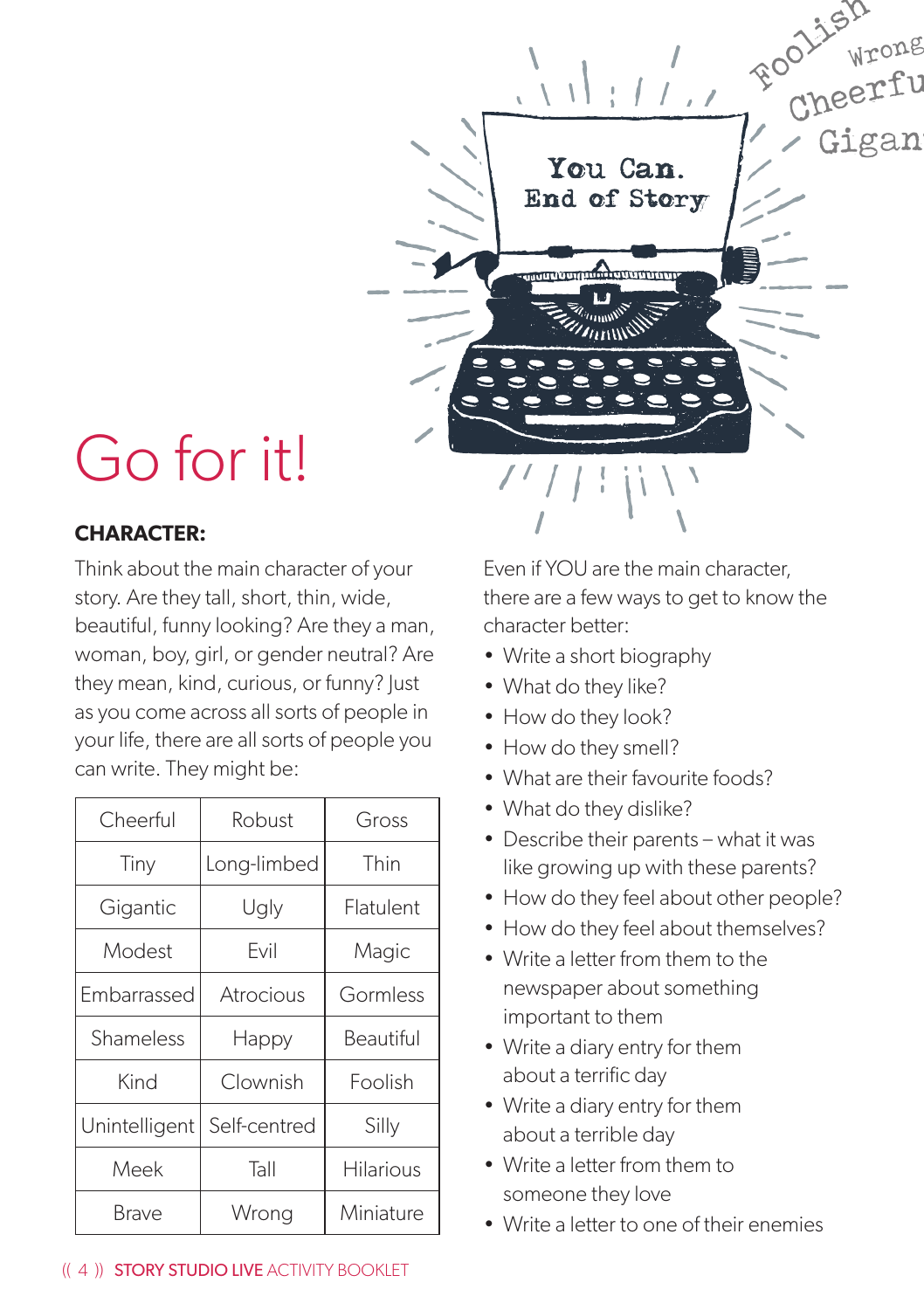

#### **SETTING**

Does your story begin in a town, city, village, cave, or countryside? Are there lots of people, or very few? What is the weather like? Is it by the beach, in the mountains, in a desert? Wherever you begin, use your fabulous mind to zoom in or out of scenes to get more detail or a better idea of where your story takes place.

Here are some examples:

The story begins in a room in a rickety old house, in the middle of a teeming city, in a country that is mostly a bog, which is a tiny speck on a blue planet made of cheese.

#### *OR:*

The story begins on an alien planet made from colliding asteroids, in a large country that is mostly rock, in a quiet village in the countryside, in a room the size of a barn, on a bale of hay.

The more details you have in your mind, the better you'll be able to create the story for your readers.

#### **TIME**

The time period your story is set effects the direction of your story. When does your story start? What year? What time of day? Again, you can zoom in or out of your scene to discover more detail:

This story begins in the cold heart of winter, on a Tuesday, at 7 o'clock in the morning.

#### *OR:*

This story begins at a quarter to midnight on a Saturday night at the beginning of summer.

When you choose to start your story can alter the whole thing completely. For example, an empty barn full of hay during the day would be lots of fun! An empty barn full of hay at night time could be quite scary! A car race in 2018 would be very exciting! A car race in the 1930's would be very slow! A story set in winter has a totally different feel to a summer story. A story set on a Tuesday will be quite different from a story set on Saturday. A story beginning late at night is different to one that begins first thing in the morning.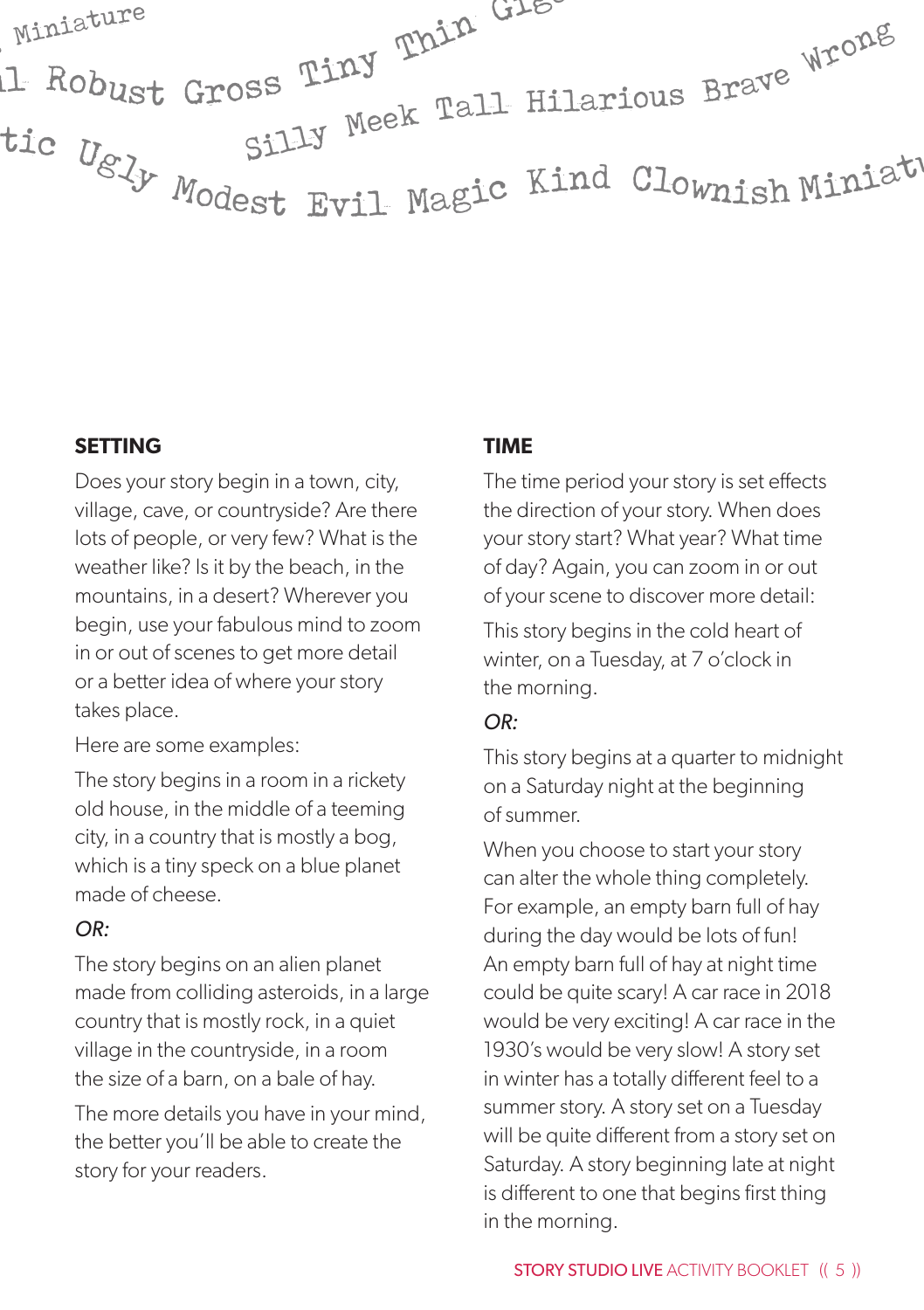

### **WEATHER**

Don't forget about the weather! If you put your character in the middle of a field in the torrential rain, it will have a huge effect on what happens!

### **ACTION**

What is your character / characters doing at this time, in this place, when the story begins? What happens to start the story? What happens next?

You can keep asking what happens next forever and ever and you will end up with a story, but keep consequences in mind! Because of this action, that happened. This will give your story meaning! For example, Barney ate too much breakfast in too big a hurry this morning because he wanted to be bigger. That made his stomach hurt when

he was forced to run screaming from the dinosaur, so much so that he ran out of puff, got caught and was then consumed.

## **REVIEW**

What did your character want? What were their Little Wants e.g. a drink of water? To make their hair look cool? To not fall down the stairs? What are their Big Wants? E.g. to be accepted? To be cool? To not die in a precarious situation involving a volcano, some sharp knives, and a clumsy juggler? Think about what your characters want at the beginning of the story, what is the problem that is getting in the way of what they want? What are they going to do about it?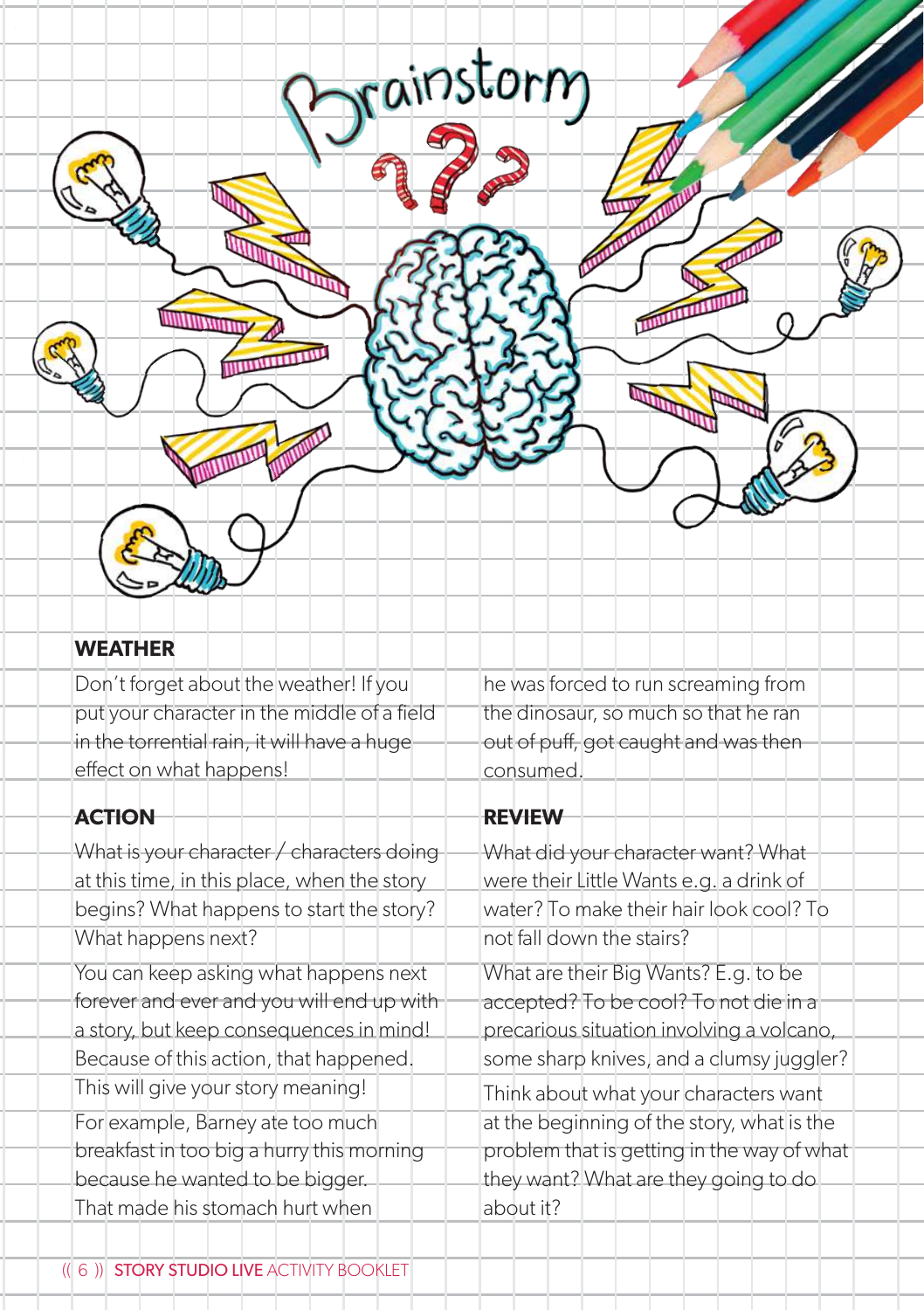| <b>STORY FOR RADIO</b>                                                                                                                                                  |                                                                                                                  |                                          |
|-------------------------------------------------------------------------------------------------------------------------------------------------------------------------|------------------------------------------------------------------------------------------------------------------|------------------------------------------|
| Onomatopoeia - not a fun word to spell,<br>but a fun word to know!                                                                                                      | <b>Action!</b>                                                                                                   | <b>How that</b><br><b>Action sounds!</b> |
| Onomatopoeia is a word that has been<br>made for the sound it represents, like<br>Boom! Honk! Whap! Zonk! Zoom.<br>Fizzzz. Bloop. Splash! Drip.<br>Drizzle. Squelch!    | Barney wakes up<br>in a quiet room in<br>his house in the<br>countryside and<br>immediately falls<br>out of bed. | Yawwwn!<br>Streeeetcchh<br>Ka-PLOMP!     |
| To think about how your story would<br>sound as a radio play, use this chart. Put<br>your story and the action on the left side,<br>and add in the sounds that would be | He walks out of<br>his house and<br>steps waist-deep<br>into a puddle.                                           | Creak<br>Slam<br>Ker-PLASSH!             |
| happening on the right side. Feel free to<br>make up a word to get the sound right!                                                                                     | "Ugh!" he says.                                                                                                  | "Ugh!"                                   |

## **STORY ARCS**

Looking at where your characters were, how they felt, at the beginning of your story, and compare this to where they are and how they feel at the end of the story. How would that look if you drew that as a line?

https://digitalinfluence.com.au/kurt-vonnegut-7-universal-narrative-structures/